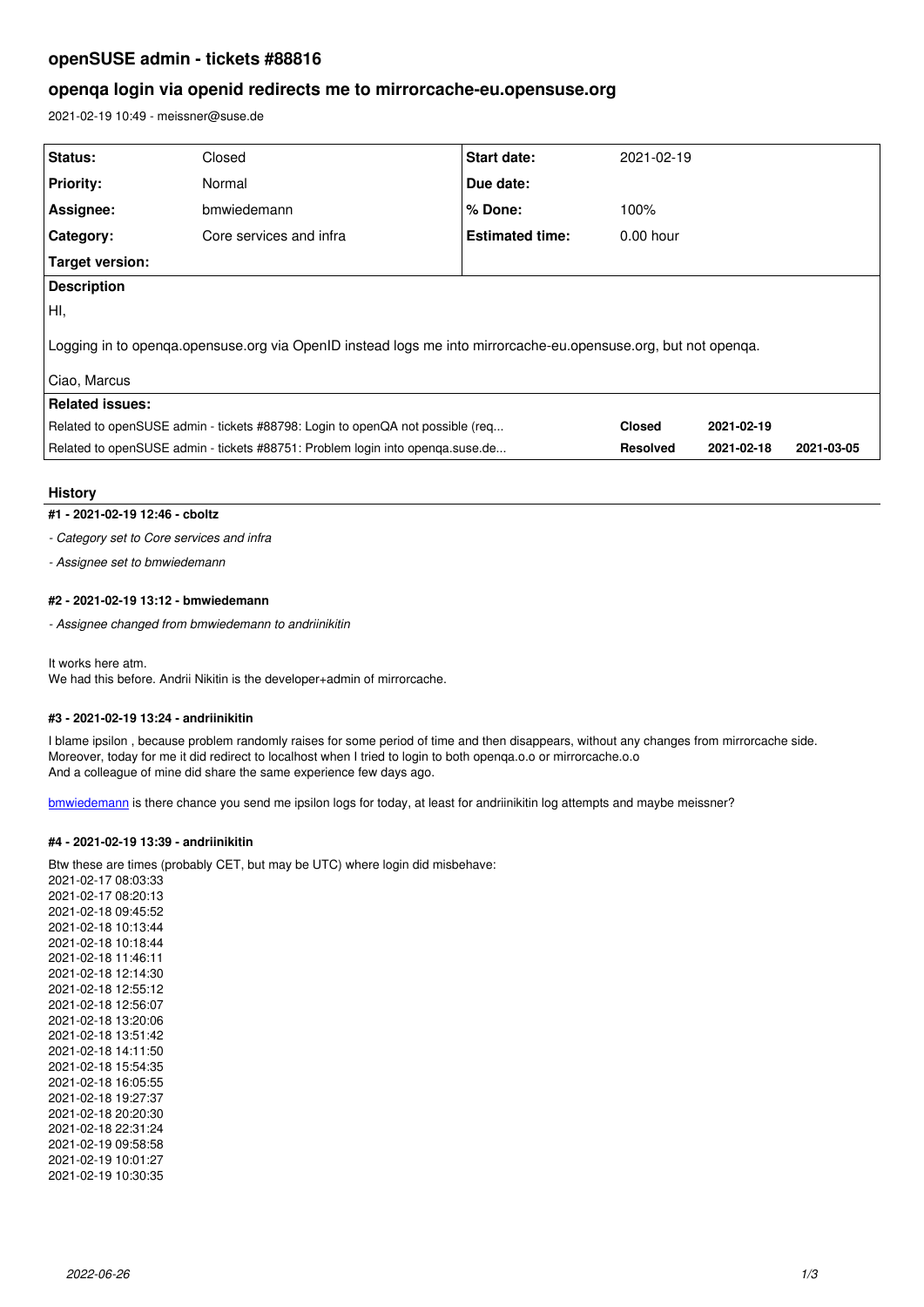#### **#5 - 2021-02-19 18:24 - andriinikitin**

*- Assignee changed from andriinikitin to bmwiedemann*

Current known cases are (Where users try to log in -> where they are redirected):

- 1. openqa.opensuse.org -> mirrorcache-eu.opensuse.org
- 2. openqa.suse.de -> mirrorcache-eu.opensuse.org
- 3. local instance of openqa -> mirrorcache-eu.opensuse.org
- 4. local instance of mirrorcache -> openqa.opensuse.org
- 5. local instance of mirrorcache -> localhost
- 6. mirrorcache-eu.opensuse.org -> localhost

I was trying to debug log provided by Bernard and see a case with somebody's openqa instance, where the user gets a page containing:

[Fri Feb 19 10:30:01.977542 2021] [wsgi:error] [pid 29902] [remote 192.168.47.21:48512] <h4>You are being asked to login by http://sleposbuilder2.suse.cz/</h4>

and then get this confirmation about new provider for the same request:

[Fri Feb 19 10:30:19.594603 2021] [wsgi:error] [pid 29902] [remote 192.168.47.21:48958] <p>The OpenID relying party <b>https://mirrorcache-eu.opensuse.org/</b> is asking

I cannot imagine client's (mis)configuration which will result in such behavior.

I believe people more often land onto mirrorcache instance, because it sends requests to id.opensuse.org more often than necessary. I am addressing this particular issue, so the problem should occur less frequently. (<https://github.com/andrii-suse/MirrorCache/pull/78>) But I still think there is some concurrency issue at ipsilon side. Hopefully it will be less visible after my change.

#### **#6 - 2021-02-19 19:39 - cboltz**

The "current known cases" list is incomplete - for example, ticket [#88798](https://progress.opensuse.org/issues/88798) is about openqa.opensuse.org -> localhost

#### **#7 - 2021-02-19 20:25 - okurz**

*- Related to tickets #88798: Login to openQA not possible (request to localhost instead of openqa.opensuse.org) added*

#### **#8 - 2021-02-19 20:26 - okurz**

*- Private changed from Yes to No*

#### **#9 - 2021-02-19 20:26 - okurz**

*- Related to tickets #88751: Problem login into openqa.suse.de and openqa.opensuse.org added*

#### **#10 - 2021-03-08 10:46 - bmwiedemann**

- *Status changed from New to Feedback*
- *% Done changed from 0 to 50*

I moved our transactions sqlite DB to mariadb. Also properly packaged up my custom patches from pagure.io/forks/bmwiedemann/ipsilon devel branch and dist-upgraded to 15.2

The interesting question now is, if it keeps working when more mirrorcache logins happen again.

#### **#11 - 2021-03-08 15:03 - okurz**

thanks for the update. Yes, seems to make sense to await that feedback.

## **#12 - 2021-05-21 14:07 - tinita**

I tried to login to https://openga.opensuse.org/ over 10 times half an hour ago, and it always prompted me with

The OpenID relying party http://127.0.0.1:3110/ is asking to authorize access to  $\langle$ myuser>

Reloading redirected me to<http://127.0.0.1:3110/>

#### **#13 - 2021-05-27 10:46 - andriinikitin**

Just an observation - today me and a colleague see often an error 'time bad sig: Return to signature is not valid.' when trying to login to mirrorcache-eu.opensuse.org and mirrorcache-us.opensuse.org . It let me trough after several attempts.